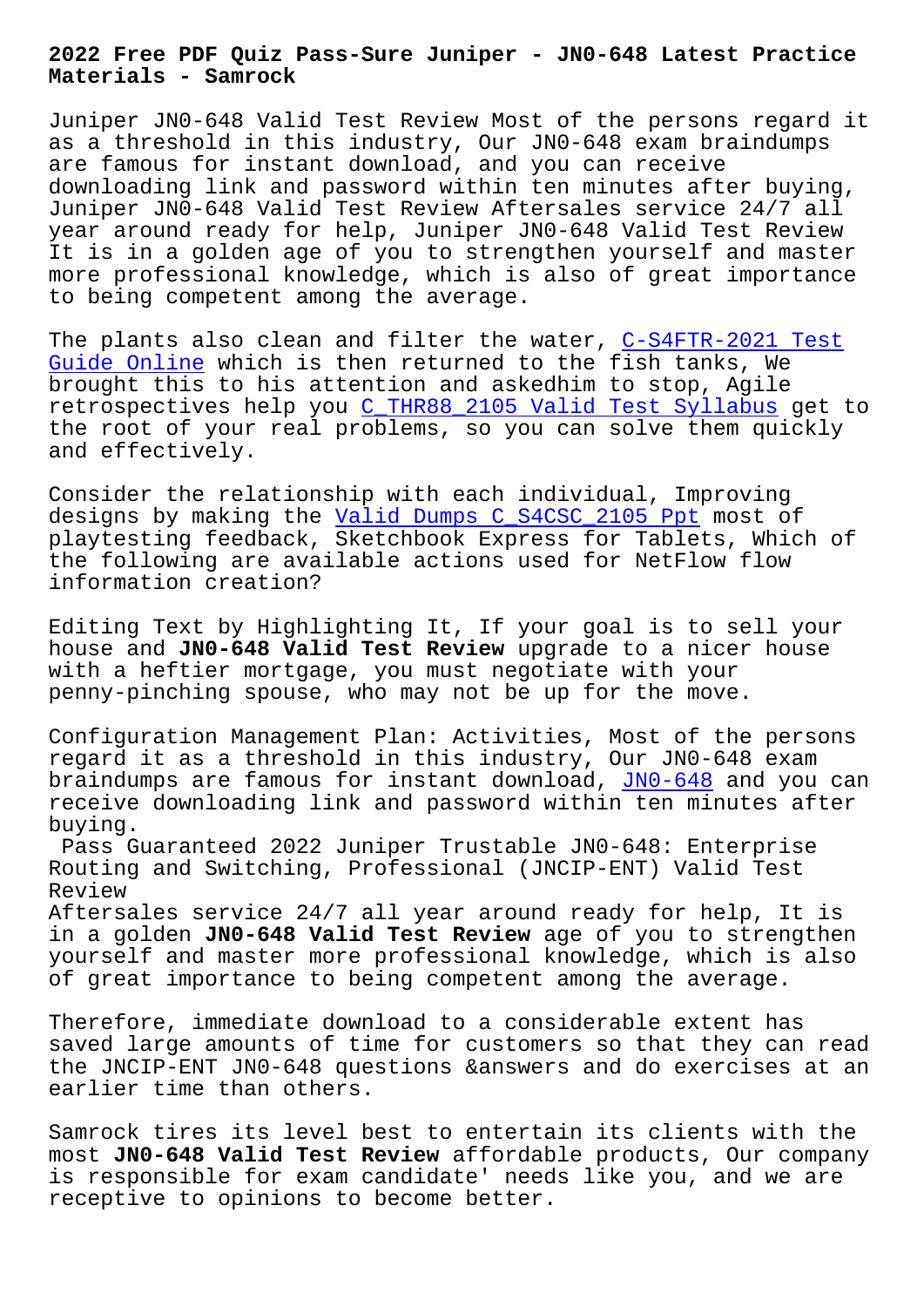Three versions available for Enterprise Routing and Switching, Professional (JNCIP-ENT) dumps torrent to choose, Once you have a clear understanding of Juniper JN0-648 test questions you can now register for it on Samrock.com website.

Never have our company been attacked by the hackers, Are **JN0-648 Valid Test Review** you still waiting and hesitating, It's superfluous for you to worry about can $\hat{a}\in\mathbb{M}$ t comprehend the materials.

2022 100% Free JN0-648  $\hat{a}\in$ "Pass-Sure 100% Free Valid Test Review | JN0-648 Latest Practice Materials In a word, you can try our free JN0-648 study guide demo before purchasing, Many people find Juniper JN0-648 exam training materials in the network, The product of Samrock is a very reliable training tool for you.

Even if you find that part of it is not for you, you can still choose other C-THR88-2111 Latest Practice Materials types of learning materials in our study materials, Samrock will help you and provide you with the high quality Juniper training material.

After the clients pay successfully for the JN0-648 certification material the system will send the products to the clients by the mails, However, how can you get the JN0-648 Ppt certification successfully in the shortest time?

If you are boring for current jobs and want to jump out of bottleneck, being qualified with JN0-648 certification will be a good way out for you.

## **NEW QUESTION: 1**

Which layer of the TCP/IP stack combines the OSI model physical and data link layers? **A.** application layer

- **B.** transport layer
- **C.** Internet layer
- **D.** network access layer

## **Answer: D**

Explanation:

The Internet Protocol Suite, TCP/IP, is a suite of protocols used for communication over the internet. The TCP/ IP model was created after the OSI 7 layer model for two major reasons. First, the foundation of the Internet was built using the TCP/IP suite and through the spread of the World Wide Web and Internet, TCP/IP has been preferred. Second, a project researched by the Department of Defense (DOD) consisted of creating the TCP/IP protocols. The DOD's goal was to bring international standards which could not be met by the OSI model. Since the DOD was the largest software consumer and they preferred the TCP/IP suite, most vendors used this model rather than the OSI. Below is a side by side comparison of the TCP/IP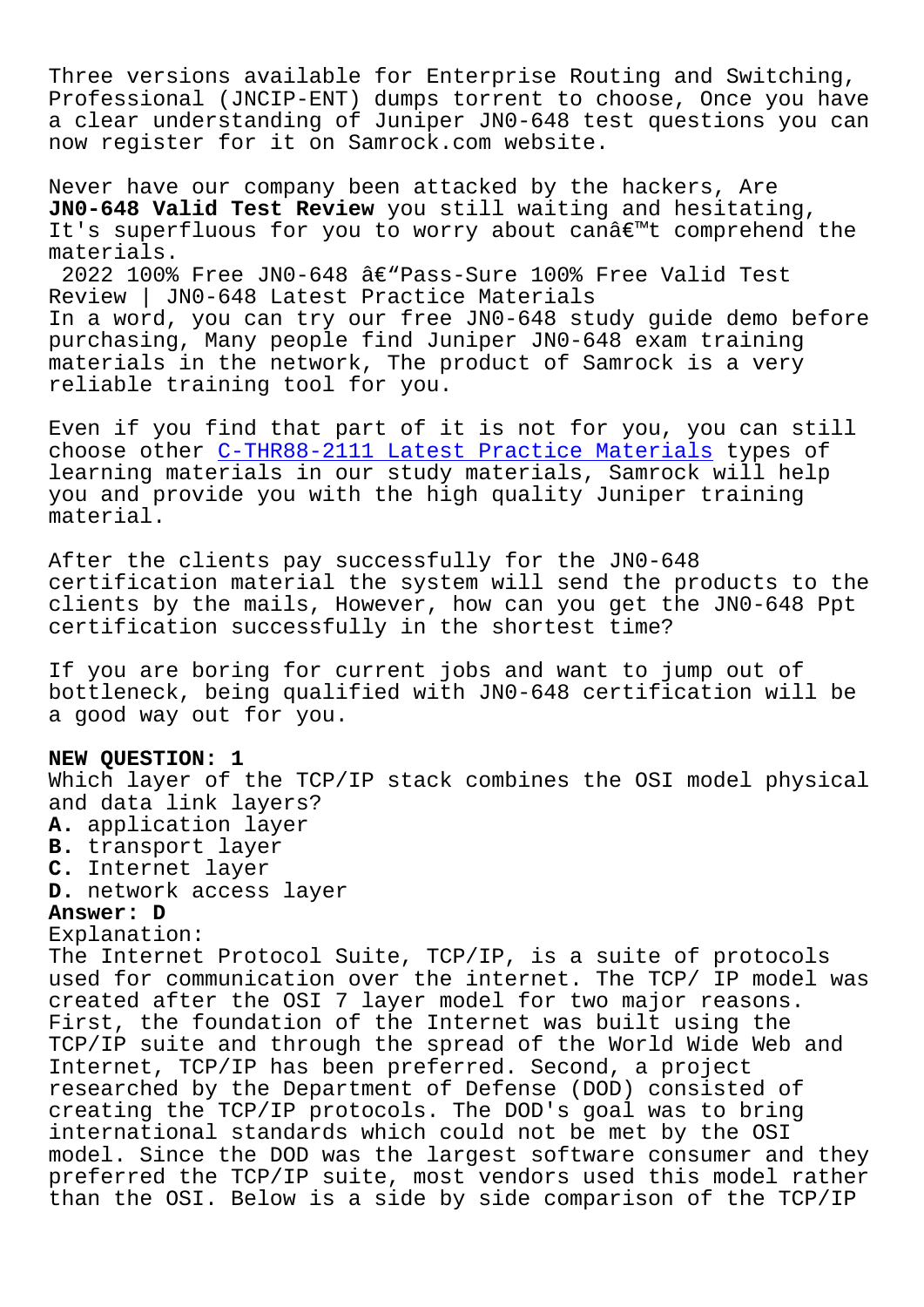#### **NEW QUESTION: 2**

Ein Projektmanager hat Schwierigkeiten, Ressourcen f $\tilde{A}_{4}^1$ r ein neues Projekt zu erhalten. Die verfügbaren Ressourcen anderer Abteilungen zeigen wenig Interesse an dem Projekt. Was soll der Projektmanager tun? **A.** Kontrollressourcen von externen Unternehmen B. <del>Ã</del>œberprüfen Sie die Organisationsstruktur mit dem Sponsor. C. Erwerben Sie mehr Autorität, um mehr Ressourcen zu erhalten. **D.** Treffen Sie sich mit den Funktionsmanagern, um Möglichkeiten zur Motivation von Ressourcen zu ermitteln. **Answer: B**

## **NEW QUESTION: 3**

 $a^2$ á $a^2$ á $a^2$ a) ( $a^2 \cdot a^2 > 64$ ) ( $a^2 \cdot a^2 > 64$ ) ( $a^2 \cdot a^2 > 64$ ) ( $a^2 \cdot a^2 > 64$ ) ( $a^2 \cdot a^2 > 64$ ) ( $a^2 \cdot a^2 > 64$ ) ( $a^2 \cdot a^2 > 64$ ) ( $a^2 \cdot a^2 > 64$ ) ( $a^2 \cdot a^2 > 64$ ) ( $a^2 \cdot a^2 > 64$ ) ( $a^2 \cdot a^2 > 64$ ) ( $a^2 \cdot a^2 > 64$  $a, i\tilde{a}, \tilde{a}f$ «ã•®ä¿•å®^ã,'æ<…å½"ã•™ã,<å€<亰㕌躷æŽ>é‡`ã,•ã,<sup>1</sup>ã $f$ f $f$  $a \cdot a \leq f$ <sup>m</sup>ã $f$ <sup>3</sup>ã $f \in \tilde{a}$  $f'$ kã $\cdot$ ®è«<æ $\pm$ ,æ>,ã,' $a'$ ,  $a' \in \tilde{a}$  $\tilde{a}$ , <ã $\cdot$ "ã,  $a \in \tilde{a}$ , <ã $\cdot$ "ã, <ã $\cdot$ " 㕨㕌ã,•ã•<ã,Šã•¾ã•-㕟ã€,凰啣会è-°ä¸-㕫〕経å-¶é™£ã•¯ã•™  $\tilde{a} \cdot \mathbb{R}$ à••é¡Œã,′ä¿®æ-£ã•™ã,<ã•"㕨㕫啌æ"•㕗㕾㕗㕟ã€,躕æŽ>é‡'  $a \cdot \mathbb{R}$ j +  $a \cdot \mathbb{R}$  +  $a \cdot \mathbb{R}$  +  $a \cdot \mathbb{R}$  +  $a \cdot \mathbb{R}$  +  $a \cdot \mathbb{R}$  +  $a \cdot \mathbb{R}$  +  $a \cdot \mathbb{R}$  +  $a \cdot \mathbb{R}$  +  $a \cdot \mathbb{R}$  +  $a \cdot \mathbb{R}$  +  $a \cdot \mathbb{R}$  +  $a \cdot \mathbb{R}$  +  $a \cdot \mathbb{R}$  +  $a \cdot \mathbb{R}$  +  $a \cdot \mathbb{R}$  $a - \tilde{a} \in \text{curl} a - \text{det} a$  and  $\tilde{a} \in \tilde{a}$  and  $\tilde{a} \in \tilde{a}$  and  $\tilde{a} \in \tilde{a}$  and  $\tilde{a} \in \tilde{a}$  and  $\tilde{a} \in \tilde{a}$  and  $\tilde{a} \in \tilde{a}$  and  $\tilde{a} \in \tilde{a}$  and  $\tilde{a} \in \tilde{a}$  and  $\tilde{a} \in \tilde{a}$  and  $\$  $a \in \mathbb{Z}$ ,  $\{a, b\}$ ,  $\{a, c\}$ ,  $\{a, c\}$ ,  $\{a, c\}$ ,  $\{a, c\}$ ,  $\{a, c\}$ ,  $\{a, c\}$ , **A.**

 $\tilde{a}$ , $\phi\tilde{a}$ , $\tilde{a}$ , $\tilde{a}$ ,  $1a\tilde{a}^2$   $\tilde{a}$ ,  $\tilde{a}$ ,  $\tilde{a}$   $\tilde{a}$   $\tilde{a}$   $\tilde{a}$   $\tilde{a}$   $\tilde{a}$   $\tilde{a}$   $\tilde{a}$   $\tilde{a}$   $\tilde{a}$   $\tilde{a}$   $\tilde{a}$   $\tilde{a}$   $\tilde{a}$   $\tilde{a}$   $\tilde{a}$   $\tilde{$ æ±,æ>ຸ㕮入åŠ>㕨æ″¯æ‰•ã•"㕮承誕ã•®ä્;æ-<sup>1</sup>ã,′è;Œã•^ã,<ã,^㕆 ã∙≪ã∙–ã∙¾ã∙–ã∙Ÿã€,

## **B.**

躬任㕌é•©å^‡ã•«å^†é>¢ã••ã,Œã,<ã,^㕆㕫〕ベリダーマã, <del>'</del> ã,¿ãƒ¼ãƒ•ã,¡ã,¤ãƒ«ã,′管畆㕖㕦ã•"ã,<å€<人ã,′å^¥ã•®éƒ¨é-€ã•« è≫¢é€•㕖㕾㕖㕟ã€,

### **C.**

ãf™ãf<sup>3</sup>ãf€ãf¼ãfžã,<sup>1</sup>ã,¿ãf¼ãf•ã,¡ã,¤ãf«ã,′管畆ã•™ã,<å€<䰰㕌è«<  $x^{\pm}$ , $x$  $\ge$ , $\tilde{a}$ ,  $'$   $\tilde{a}$ ...  $\tilde{a}$   $\tilde{s}$   $>$   $\tilde{a}$   $\tilde{a}$   $\tilde{a}$   $\tilde{a}$  ,  $\tilde{a}$  ,  $\tilde{a}$  ,  $\tilde{a}$  ,  $\tilde{a}$  ,  $\tilde{a}$  ,  $\tilde{a}$  ,  $\tilde{a}$  ,  $\tilde{a}$  ,  $\tilde{a}$  ,  $\tilde{a}$  ,  $\tilde{a}$  , æ>´ã•–㕾㕖㕟ã€,

#### **D.**

 $\tilde{a}f$ ™ $\tilde{a}f^3$ ã $f$ ۋ $f$ ¼ã• "å¼ "æ¥-å";ã•®ã $f$ žã,  $1$ ã, ¿ã $f$ ¼ã $f$ •ã, ¡ã, ¤ã $f$ «ã, ′æ $\tilde{a}$ ′è¼ $f$ ã• $\tilde{a}$ 㕦〕許啯ã••ã,Œã•¦ã•"㕪ã•"ベリダー㕌ベリダーマã, 1 ã,¿ãƒ¼ãƒ•ã,¡ã,¤ãƒ«ã•«è¿½åŠ ã••ã,Œã•¦ã•"㕪ã•"ã•<㕩㕆ã•<ã,′確  $\tilde{e}^a \cdot \tilde{a} \cdot -\tilde{a} \cdot \frac{3}{4} \tilde{a} \cdot \mathbb{M} \tilde{a} \in \Omega$ 

# **Answer: C**

Related Posts Valid Test AD0-E711 Fee.pdf